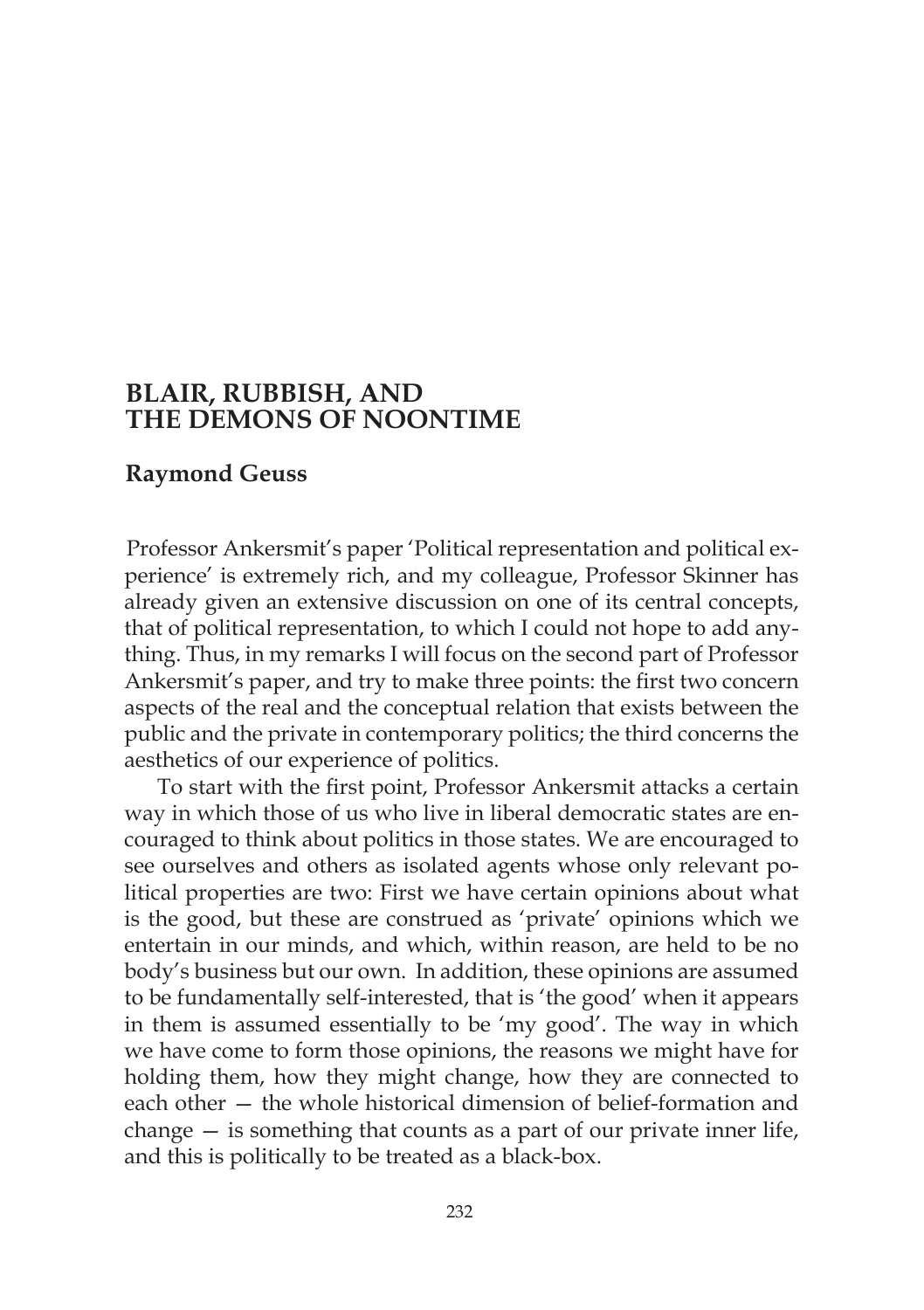Second, we are thought to be essentially voters, where 'voting' is increasingly treated as a kind of one-time consumer choice, a decision to 'buy' one brand of political product that is on the market in preference to some other by marking a ballot or pulling a lever in a voting booth. We are assumed to vote our private interest. This voting is our only relevant political action, and by some magical transformation the cumulation of all these individual votes by citizens becomes a collective choice which enters into or even constitutes the public sphere of politics. Professor Ankersmit wishes to object most vehemently to this model of the politics and specifically to the conception of the relation between the private and public embedded in it. This is, in fact, as he very eloquently argues, an *incorrect* view of the real nature of politics in Western societies. Western voters, in fact, turn out to be perfectly capable of distinguishing their conception of their own interest — of what is good *for them* — from what they take to be in the *general* interest of all, and, in fact, unsurprisingly enough, many voters actually do vote for what they take to be in the general interest rather than for what they assume is their own private good. Professor Ankersmit draws from this the conclusion, which seems to me an eminently reasonable one to draw, that we cannot usefully makes the traditional distinction between 'public' and 'private'. On the 'traditional' view there is, on the one hand, my 'private' sphere, that is the realm of opinions and preferences inhabiting a purely mental space that is inaccessible to others'; these preferences and opinions are assumed always to be deeply self-centred and self-regarding. To this is contrasted a 'public sphere' of intersubjective discussion, overt action, and purportedly disinterested public policy. So, the distinction between the 'private' and the 'public' cannot quite be as simple as we are sometimes encouraged to take it to be. Citizen's 'privately held' opinions are, however, not always self-interested preferences and no magic wand exists by virtue of which the preferences externally expressed in observable voting behaviour necessarily come to instantiate the general interest and are embodied in state-policy. Public policy is often taken hostage by groups with deeply self-interested projects, and the public/ private split *also* falls *within* the windowless monads which the voters of advanced liberal democracies are taken to be, occurring there as a tension between self-interested impulses and relatively disinterested, reflective views about what is in the general interest.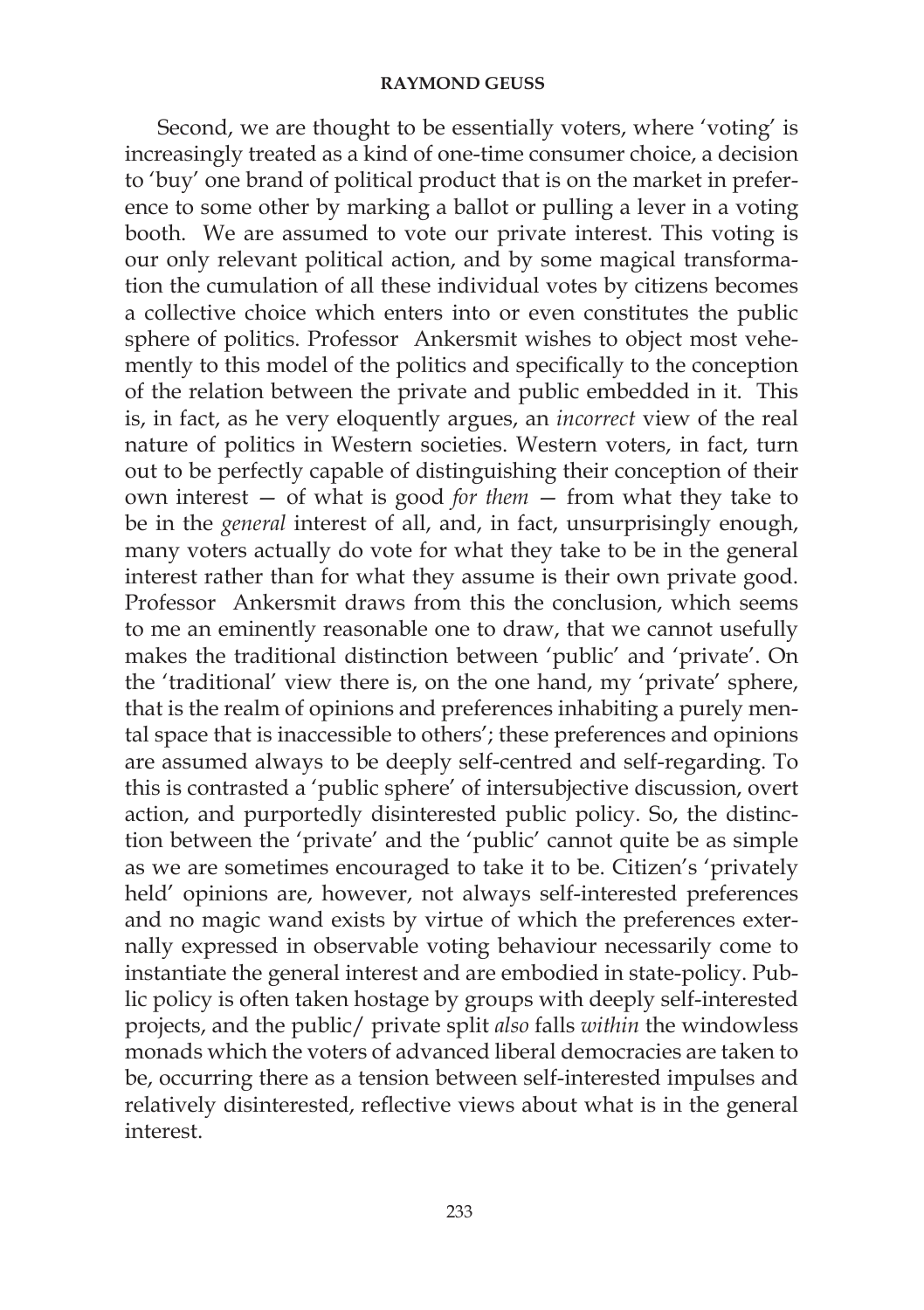The second part of Professor Ankersmit's paper contains a brief historical narrative of some of the most important elements in the relation between public and private as it has developed in European society during the past three centuries. Feudal society was one with a very undeveloped public sphere. Political, legal, and military offices were in some sense the private property of those who held them; they could sometimes be bequeathed, sold, or otherwise transferred at the will of those individuals who happened to occupy them at any given time. The secular movement beginning with the French Revolution and lasting until the second half of the 20<sup>th</sup> century was one in which a distinct 'public sphere' was first established and then gradually collected into its wide embrace a wide variety of functions that were previously discharged by private individuals, corporations, or voluntary groups. Political and legal functions stop being hereditary; military offices can no longer be bought and sold; state schools are founded; starting in Bismarck's Germany in the late 19<sup>th</sup> century and eventually moving out to encompass most European societies, some form of state-sponsored social security system with retirement benefits and unemployment and disability insurance is set up. A professional civil service based on 'merit' is established. In the most advanced countries transport, heavy industry, and essential services are brought into the public realm with governments taking over important control functions and setting levels of investment, and national health services are constructed. In the very late 1970s and early 1980s a reaction sets in. Public services and national industries are re-assigned to large corporations, often sold to them at knock-down prices, thereby reducing or eliminating the ability of the society to exercise direct collective control over the basic conditions of its own self-maintenance. This is called 'privatisation'. In Britain we date the beginning of this movement to the period during which Margaret Thatcher was Prime Minister, but it seems to acquire irreversible momentum when the Labour Party under Tony Blair and Gordon Brown adopt the basic features of Thatcher's economic and political vision and implement it with a thoroughness which she herself and her associates never succeeded in attaining.<sup>1</sup>

An important thread in Professor Ankersmit's account is the general claim that the way we represent politics to ourselves is itself a factor of great political importance, and the first part of his paper demonstrates very convincingly that the split between public and private, as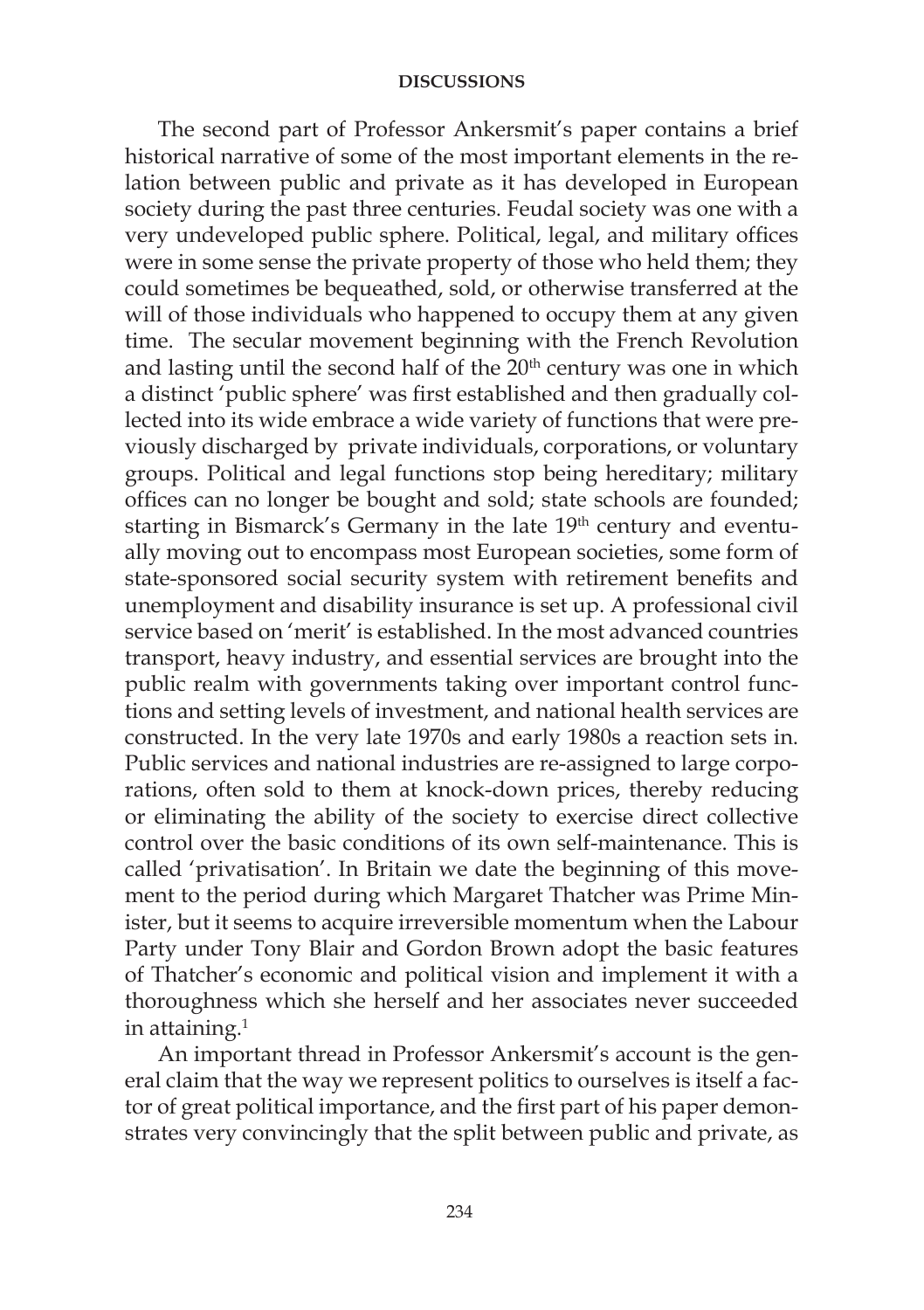traditionally construed, does not really mirror the reality of political life in an advanced Western democracy. Nevertheless, this distinction came increasingly to have significant political influence through the imaginative hold it established over the minds of large numbers of citizens; it is, as it were, a politically highly effective illusion. The obvious implication of this — at least it seems obvious to me — is that the uncritical use of the sharply construed, dichotomous and purportedly all-encompassing distinction between public and private is politically at best perilous and at worst actively harmful. The distinction should perhaps be replaced by a set of categories that is more flexible and more discriminating. In a sense one can see much of the most interesting social theory of the twentieth century as engaged in precisely trying to do this. I will mention only two thinkers whose work is important here. Max Weber, probably the most powerful and incisive political thinker of the 20<sup>th</sup> century, analysed the phenomenon of 'bureaucratisation' as a tendency at work in parliaments, administrative agencies, political parties, and large 'private' economic entities,<sup>2</sup> and discussed in some detail the relation of this tendency to the formation of public policy. Second, Michel Foucault in a series of important works proposed a certain model of the way in which what he called 'disciplinary power' is established and implemented in a wide variety of spheres of contemporary human social life.3 Toward the end of his life Foucault proposed to write a history of the way in which in the West complex structures of 'governmentality' have gradually developed that were unknown in antiquity, and in particular unknown to Roman Law.4 Neither 'bureaucratisation' nor 'disciplinary power' nor yet the forms of 'governmentality' can, however, be adequately and appropriately grasped through a simple dichotomy like that between 'public' and 'private'.

Taking some of these points together then, the question for me is: Is it really right and illuminating to think of what we have been experiencing in Western Europe as 'privatisation'? Isn't there a serious ideological bias built into describing and thinking about it in that way? Control, after all, is being shifted from a government which is at least in principle responsive to some kind of minimal electoral scrutiny to powerful agents who are not thus accountable. The main beneficiaries of the government's disburdening itself of responsibility for the rail system, the post office, the water supply or the telephone company are in fact large corporations and these organisations are, to be sure,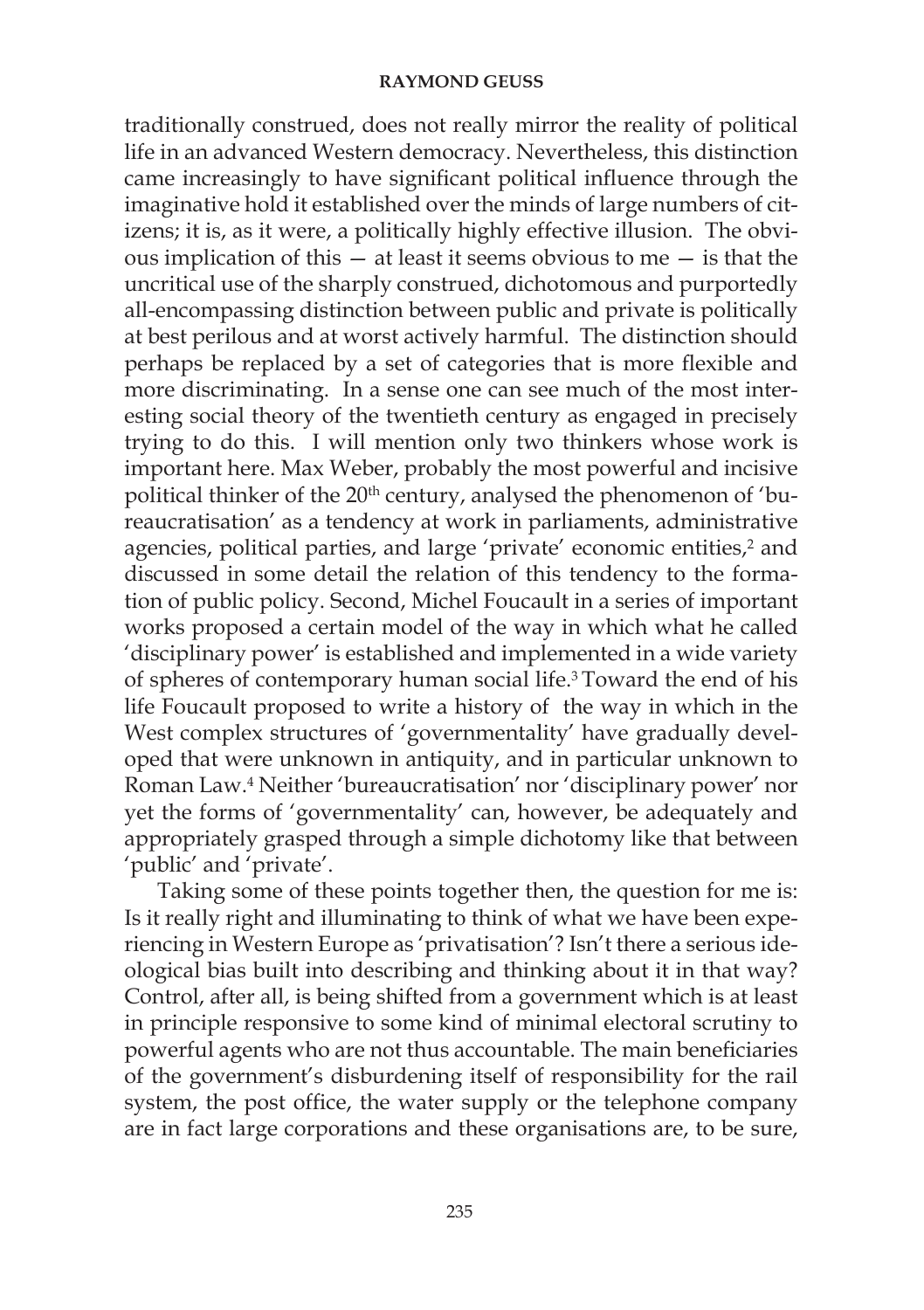subject to what we call 'private law', but they are not 'private' in any other important sense, least of all in any sense which connects them to any given human individual; they are *collective* entities, and the major discipline to which they are subject is that of impersonal, nowadays overwhelmingly international, market forces.

It has often been pointed out, but will nonetheless bear repetition that the interpretative construal of large corrections as sufficiently 'like' individual persons to have assigned to them some of the historically hard-won rights, powers, immunities and privileges of human individuals is one of the cornerstones of the ideology of the contemporary capitalism, which requires for its acceptance an imaginative leap of faith which not everyone can manage. Calling the transfer of public assets to large corporations, some of them international in their operations and extra-territorial in their governance, 'privatisation' is a highly clever rhetorical move in that it suggests that it is 'private individuals' who are the owners or beneficiaries of the process, and this gives the impression of significantly greater cosiness, humanity, and decentralisation than is the case . The impression that might be generated, namely that '*we*' in Britain now have more control over the railway system than when they were run by the State, is clearly false. So perhaps the answer is not to try to force what is called 'privatisation' into the straight-jacket of 'public/private', but to try to think about it in terms of a *distinct* third category, e.g. the 'corporate', as opposed both to the public and the private. Or perhaps one needs a whole new set of several novel categories. *A mere* recategorisation won't in itself solve the difficulties which Professor Ankersmit diagnoses, but perhaps it would help us avoid making a difficult situation even worse by allowing our imaginations to remain infested with some palpably misleading associations.

In the final part of his paper Professor Ankersmit discusses the aesthetics that is most appropriate to our experience of the contemporary political world, and discusses this in terms that connect it with certain elements of Kant's philosophy, such as the distinction between the empirical and the transcendental(al) and with traditional treatments of the category of the sublime, and finally, also with the 'ancient topos of "the demons of noontime"'. Ancient writers spoke of an appearance of or an encounter with the demons of noontime when humans experienced ' a sudden caesura in the meaningful relationships we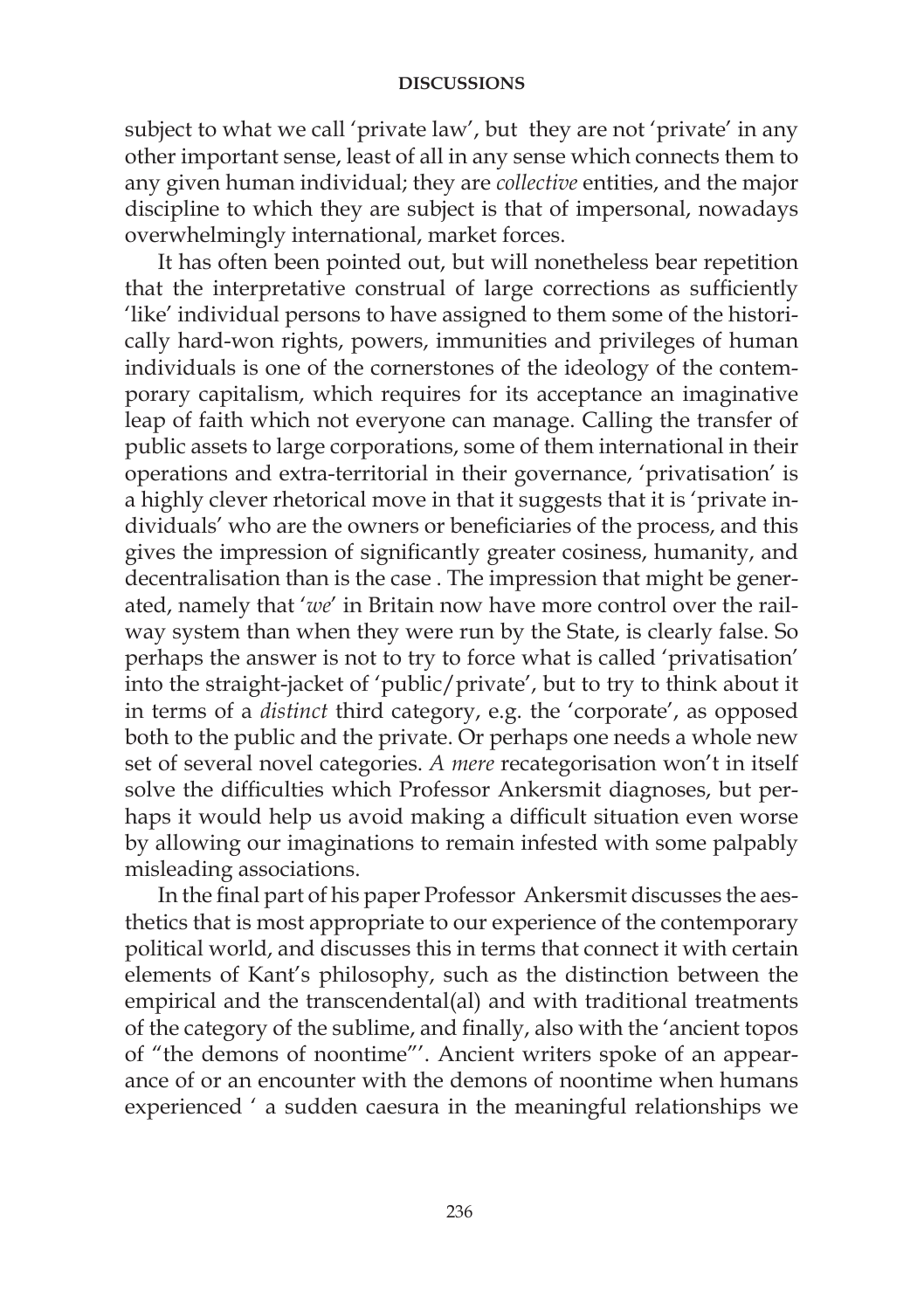entertain with the world outside ourselves'(p.38). In Mediterranean countries at most times of the day things and their shadows intermingle, giving us a basic orientation in the world. We have a sense of objects as being meaningfully connected to each other and of our location in a densely significant environment. At noon, however, the sun is right above us and things coincide with their shadows, or, to put it another way, the shadows disappear. Then 'things … leave us alone in an alien world that momentarily becomes indifferent to us' (p.38). Our experience is one of dehumanisation and alienation, of cold nothingness, and of a loss of the sense of our own identity and our status as subjects. One natural reaction to this is terror or panic in the face of an overwhelmingly powerful, but undifferentiated and radically meaningless world (p.40).5

I wonder, however, whether the category of the 'sublime' and the 'demons of noontime' can as easily be assimilated to one another as Professor Ankersmit suggests. The two phenomena seem to me to be very different. Very crudely speaking, the traditional experience of the sublime was an experience that was overwhelming, and potentially terrifying, but this was by virtue of being excessively substantial, not empty; it was satiated with *too much* meaning. One of the traditional examples of the 'sublime' which is very often used is from the Book of *Genesis*: 'God said: Let there be light! And there was light!'. This actually occurs in Pseudo-Longinus (9.9), the ancient treatise in which the category of 'the sublime' is first introduced. This passage from *Genesis* is 'sublime' not because it expresses a special experience of an alienated loss of meaning, but because it is an extremely simple expression of the *Urstiftung* of *all* meaningfulness — certainly all human meaningfulness — itself. Pseudo-Longinus then immediately (9.10) adds to this citation from *Genesis* a discussion of a passage from Book XVII of the *Iliad*. Patroklos has been killed and the Greeks and Trojan are fighting to recover his corpse, but the Greeks are having much the worse of it. Zeus, in fact, is favouring the Trojans, and has spread a mist and darkness over the struggle. As the terrified Greeks begin to break ranks and flee, Ajax prays to Zeus:

> 'Father Zeus, draw the sons of the Achaians out from the mist and make bright day. Grant to our eyes to see, and kill us in the light, since this is now what pleases you'.6 [XVII. 645-7]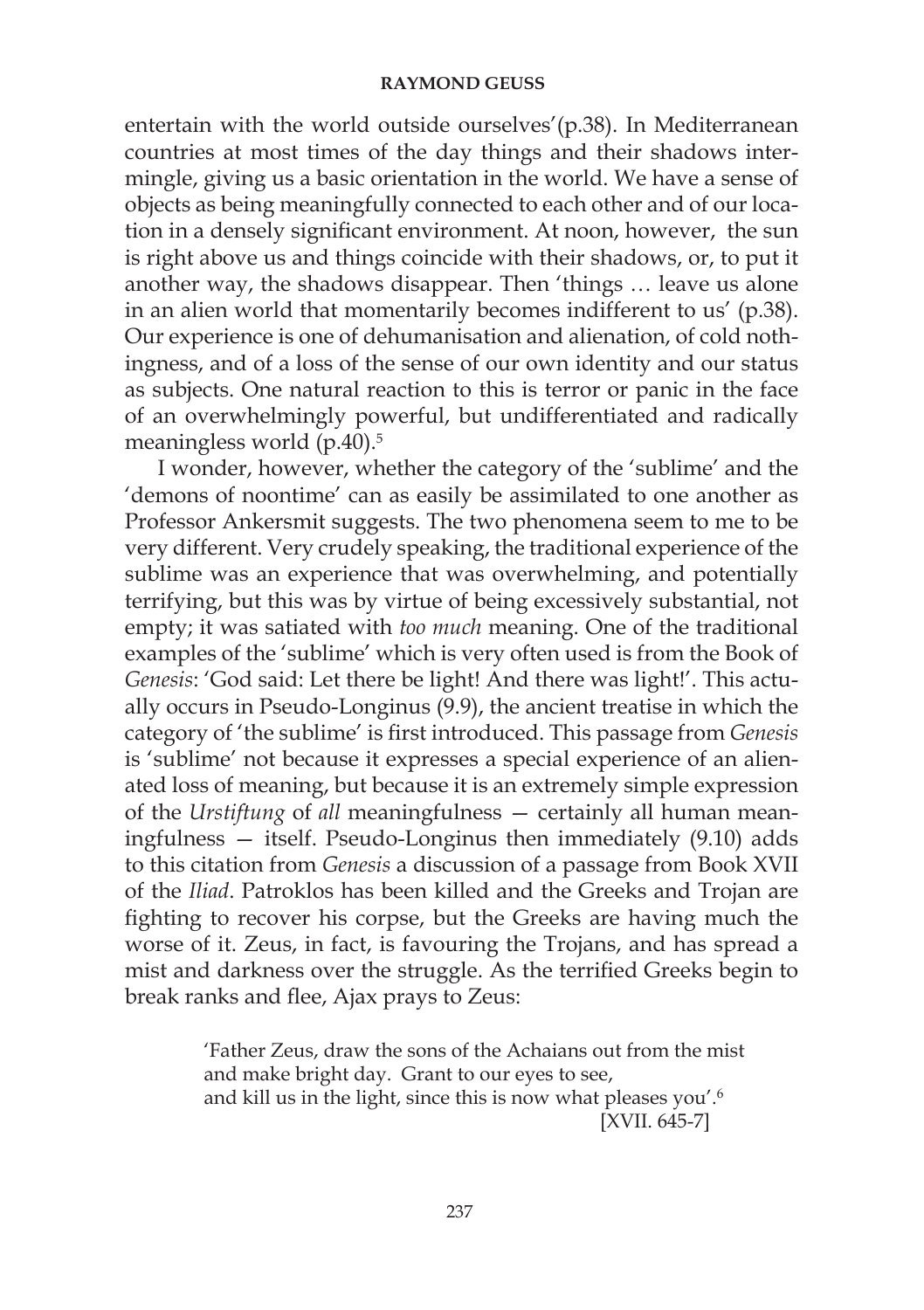Pseudo-Longinus comments that what makes this 'sublime' is that Ajax does not pray for life, but only for light so that he can find a worthy death [(9.10)]. This is seen to be sublime because here the human spirit is construed as in some sense exhibiting an edifying capacity to triumph over adversity and endow even the most unpropitious of circumstances with 'meaning.' For Kant, too, part of the effect of the sublime is that it generates in us a sense of elevation or edification (*Erhebung*), but he has a very narrow conception of how that edification is to be understood: it must be seen as essentially and exclusively *moral* in character. Thus he summarises his discussion of the sublime by stating:

Also ist die Erhabenheit in keinem Dinge der Natur, sondern nur in unserem Gemüthe enthalten, sofern wir der Natur in uns und dadurch auch der Natur (sofern sie auf uns einfließt) außer uns überlegen zu sein uns bewußt werden können.7

[ So the sublime is contained in no thing of nature, but only in our faculty of feeling, insofar as we are able to be aware of ourselves as superior to nature in ourselves and thereby also to nature outside us (insofar as it influences us).]

We become aware that we are 'superior' to nature when we notice that no matter how overpowering natural forces are, we always (Kant believes) have the ability to imagine that we have the power to prevent ourselves from being coerced into acting against what our duty requires us to do. This, Kant thinks, is the origin of the feeling of the sublime, which is a kind of moral respect or esteem which we experience toward our own ability to endow the world with meaning by activating our practical reason and following the law of duty no matter what. Kant further develops this thought by associating the experience of the sublime with (true) religion and contrasting it with 'superstition'.8 Terrified self-abnegation in the face of overwhelming power — 'Furcht und Angst vor dem übermächtigen Wesen, dessen Willen der erschreckte Mensch sich unterworfen sieht' - is the affect associated with superstition. The experience of the `sublime', on the other hand, depends on quiet contemplation — ' eine Stimmung zur ruhigen Contemplation' — and a free judgment —'ganz freies Urtheil' – that the power to which one is subject is 'just' and deserves our moral esteem ('bewundern', 'hochschätzen').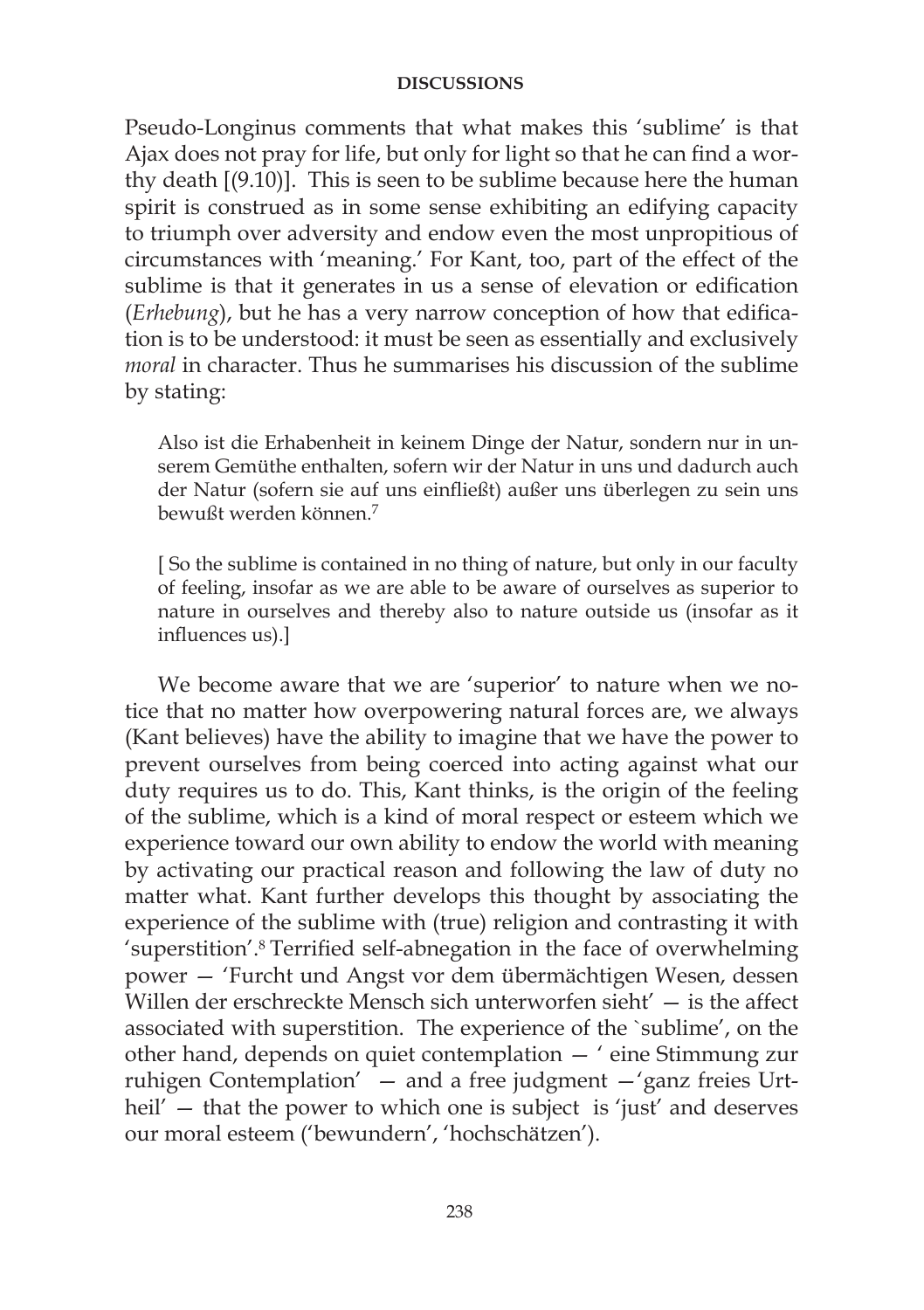The experience of the sublime for Kant is thus almost the exact reverse of the experience of terror induced by the encounter with the mere, uncontrollable, meaningless power of the 'demons of noontime'. Although there may be something extra-human or even super-human about these demons, there is nothing even remotely morally edifying about coming into contact with them.

As an example of the specifically modern aesthetic reaction to our political world, Professor Ankersmit cites the film *The Truman Show*. I wonder, though, whether this example is really an appropriate one. The eponymous protagonist in this film discovers one day that he has been living his whole life on an elaborate stage-set. This discovery is, to be sure, disorienting, but it is not, it seems to me, really either at all appropriately analysed in terms of the Kantian distinction between the empirical and the transcendental or through the use of the category of the sublime. The reason for this is that the 'new' world Truman discovers is not really in any important way *different* from the world in which he lived. The 'house' in which he lives on the film set of his life is, after all, made of brick and wood, just like 'real' houses. There is nothing at all 'transcendental' or even 'different' about real houses. The people with whom he interacts are actors, but they are humans. Truman's world is made to *be* real, and it is composed of real things: That is the point of the exercise. If, when he escapes, he thinks he is going to encounter something radically different, he is deeply mistaken. This is the reverse of the sublime. There is nothing radically different and deserving of special moral approval: all there is 'out there' in the 'real' world is more of exactly what he knows already from the stage set. In a way the film is about the disappointment of a world in which there is nothing else than the tired, conventional narratives of a wellshaded street in an affluent small town, although this was probably not the intention of those who made the film.

To be sure, there are films that try to provide a bit more of a profound *frisson* at the disruption of normal human identity. Thus in a film like *The Matrix* some humans 'wake up' to discover they are really living in a very different kind of life from the one they think they are living — they are actually naked and lying in slime-filled pods while electrodes stimulate their brains to imagine they are walking the streets of late 20<sup>th</sup> century cities, having dinner in posh restaurants, and concluding various kinds of business deals. Still *The Matrix*  doesn't seem imbued with a deep sense of the lack of *meaningfulness*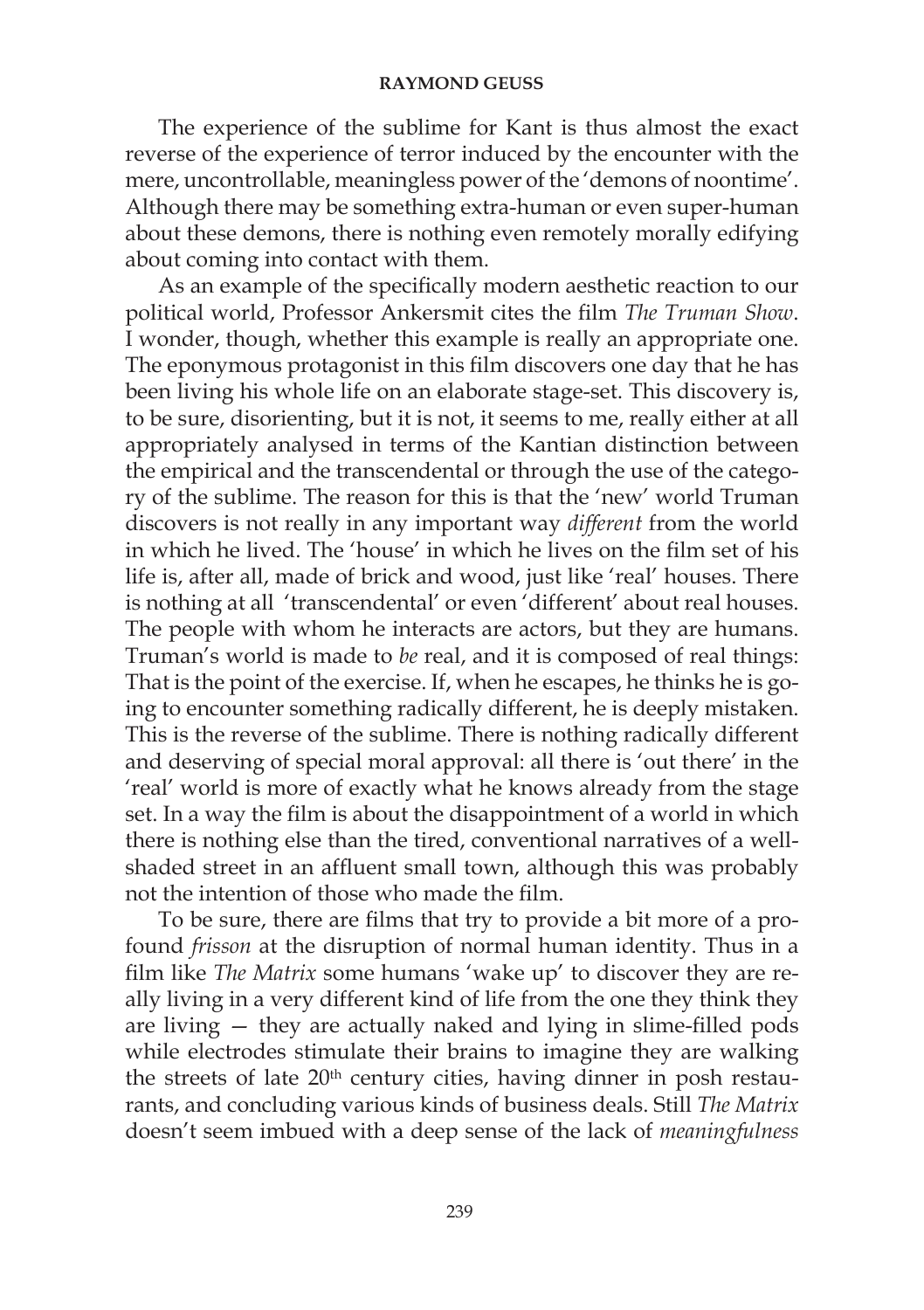— the world of *The Matrix* is perfectly 'meaningful'; it simply has a different meaning from the one we are inclined to see in it. Complete meaninglessness, however, was supposed to be characteristic of the world in which the 'demons of noontime' made their appearance and were at home, and it also does not seem to me at all a good image of the world of *The Matrix*.

In fact, *neither* of these two films, *Truman* or *The Matrix* seems to me to give a convincing representation of the appropriate aesthetics of contemporary politics. Still, I think there is something to be said for Professor Ankersmit's view of our world as one of uncanny meaninglessness, a world without shadows, haunted by the 'demons of noontime'. A world with shadows is one with historical substance and depth, with foreground and background, with a significant, relevant past and connected to an anticipated future. One of the most striking features of the politician Tony Blair was that his constant appeals to 'History'— to the larger-than-life significance of the choices he faced and the policies he pursued— was coupled with a complete lack of any historical knowledge, or indeed genuine interest in real history. Thus, Blair seems simply not to have known about the British invasion of Iraq (or Mesopotamia as it then was) at the end of World War One, about the British military defeat at Kut', or about the Treaty of Mosul. He reports thinking that a Slovak student should be grateful to the US for the 'liberation' of his country. In a well reported speech he spoke with great fervour about the way the US had stood by Britain as our only ally during the dark days of the *blitz*, although in the autumn of 1940 and the winter of 1940/1, during the so-called *blitz*, the US had been not an ally, but officially neutral in the war between the UK and Nazi Germany. The US did not, of course, join the war until a year later in December 1941, after the Japanese attack on Pearl Harbor and Hitler's declaration of war on the US. Examples of this kind of gross ignorance could be multiplied.<sup>9</sup> The real past doesn't count for Blair; it has no substance and casts no shadows. It is *mere words* and thus infinitely malleable to suit present purposes. This is perhaps connected with his penchant for thinking that once a decision is made, it is immediately time to 'move on', although admittedly he showed this tendency most strongly when the decision in question had been a catastrophic one with which he was very publicly identified as the prime mover. Equally, in this world without history prudential thought about the future real consequences of any policy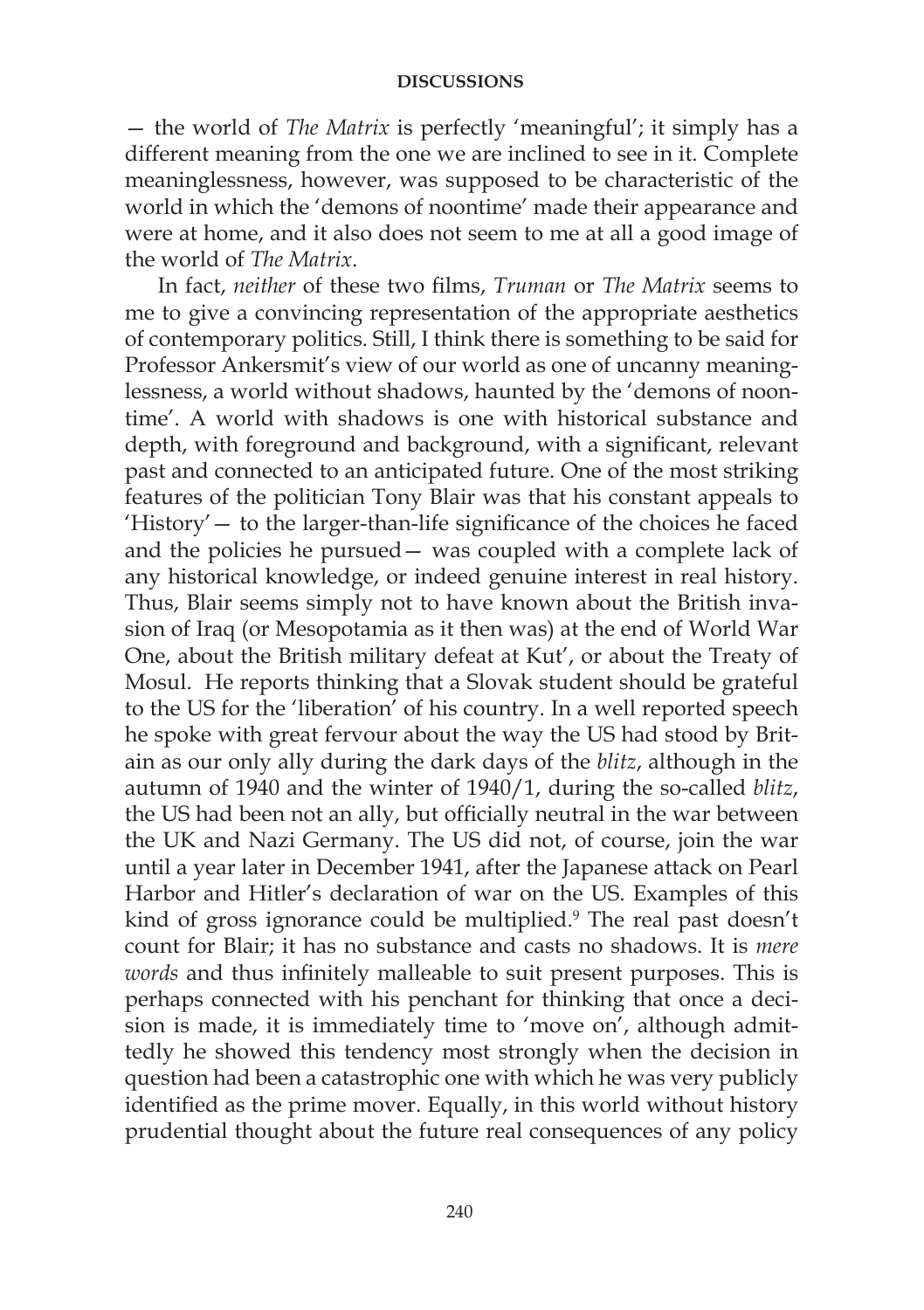decision seemed to play a remarkably limited role in his thinking. Before the invasion of Iraq a group of experts on the Middle East met with Blair to warn him: the situation in Iraq, they claimed, was complex; one would have to have a very clear idea of what one planned to do, how one would organise the occupation and reconstruction of the country, etc. Blair is said to have listened with evident annoyance and increasing disinterest, and to have repeatedly interrupted the experts with the rhetorical question: 'But Saddam is evil, isn't he?' Presumably what is to take the place of history and foresight is religion and faith. With knowledge of the past and attempted prudential calculations about the future cancelled out, policy is made in an eternal present in which the basic material is the results of electoral polls, the expressed preferences of focus groups, and the headlines and leaders of a select group of influential newspapers and these are to be finally evaluated by a human mind which is directly illuminated by moral intuitions and divine inspiration.

Where is one, then, to find a good instance of the kind of aesthetic that would be appropriate to the bare, wind-swept, noon-day landscape in which contemporary politics plays itself out? For that, I suggest, we must turn to an ancient literary work which Professor Ankersmit mentions, but does not discuss in detail. He cites the *Antigone* (p.38) as one of the places in literature, where the demons of noontime make an early appearance. He doesn't cite I specific passage, but I assume he is referring to the second long speech by the Guard whom Kreon has sent out to watch over the body of the dead Polyneikes and prevent it from being buried. The Guard describes keeping watch:

'So things were for a time until the bright circle of the sun stood in the middle of the sky and it beat down glowingly and then suddenly from the ground a whirlwind raised a column  $\leq$  dust  $>$ , troubling heaven,<sup>10</sup> it filled the plain defiling all the foliage of the woods on the plain and the great sky was replete <with it>. Having shut our eyes we endured the divine affliction.' (ed. Lloyd-Jones & Wilson, ll. 415ff)

The demon of noontime here is a storm, a torrid whirlwind of filthy rubbish, obscuring the bright-light of day. Sophokles might as well have been speaking of the Blair-government: in constant motion, al-